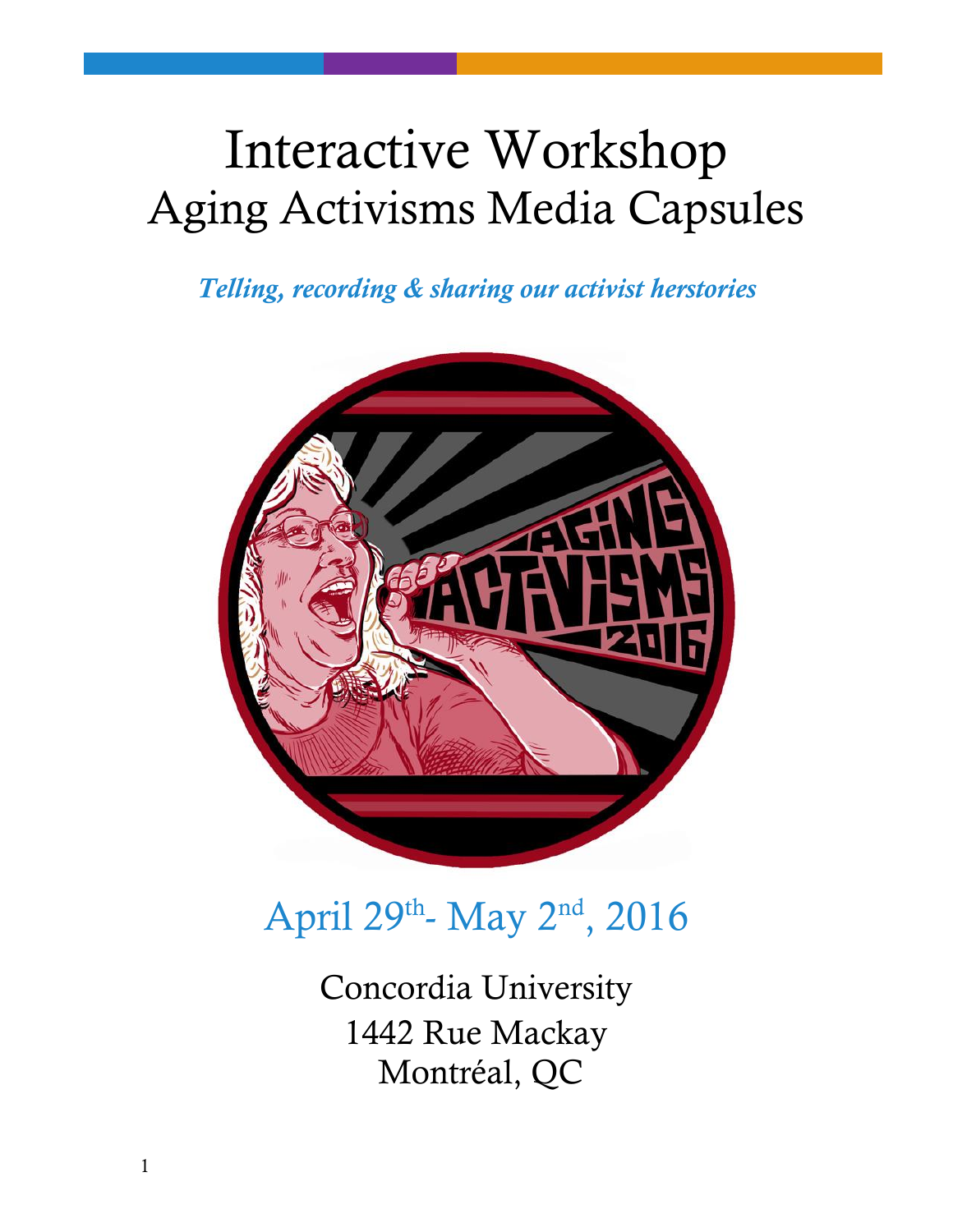### Welcome and Thanks

Welcome! We are thrilled to be gathering with you this weekend! This workshop has its genesis in the Aging Activisms Symposium that was held at Trent University in Peterborough, Ontario in October of 2015. Aging Activisms brought together four generations of women, activists and academic, to showcase and understand the many ways women work for change throughout their lives. At the end, participants expressed a clear desire to continue these conversations. This led May Chazan (from Trent) and Kim Sawchuk (from Concordia) to join together – along with a number of their talented grad students and associates – to dream up this interactive workshop – an event that would not only reconvene some among the Aging Activisms community, but also provide a way to share our stories more widely.

Our goal this weekend to is to co-create a series of media capsules (or digital stories) that record our individual histories with activism. We will work through a process of interviewing each other, recording these interviews, editing these together with visuals and photographs, and then sharing these online – creating an accessible archive of our diverse stories.

We are grateful to the support and funding offered by Aging, Communication, Technologies (ACT, Concordia University), the Trent Centre for Aging and Society (TCAS, Trent University), and the Canada Research Chairs. Shout-outs also to Ben Hodson, for the image on the front of this program, and to Barbara Ratzenböck, the Montreal Raging Grannies, the Montreal Musée des beaux-arts, and Jana Lackman for supporting our weekend programming.

Most of all, we would like to thank YOU. Thank you for being part of this, for sharing your experiences, and for all that you do toward creating a fairer, more compassionate, and more sustainable world.

#### **- The Organizing Committee**

May Chazan, Canada Research Chair, Trent University Kim Sawchuk, ACT Director, Concordia University David Madden, ACT Postdoctoral Fellow, Concordia University Madeline Macnab, Graduate student, Frost Centre, Trent University Jesse Whattam, Canada Research Chair Intern, Trent University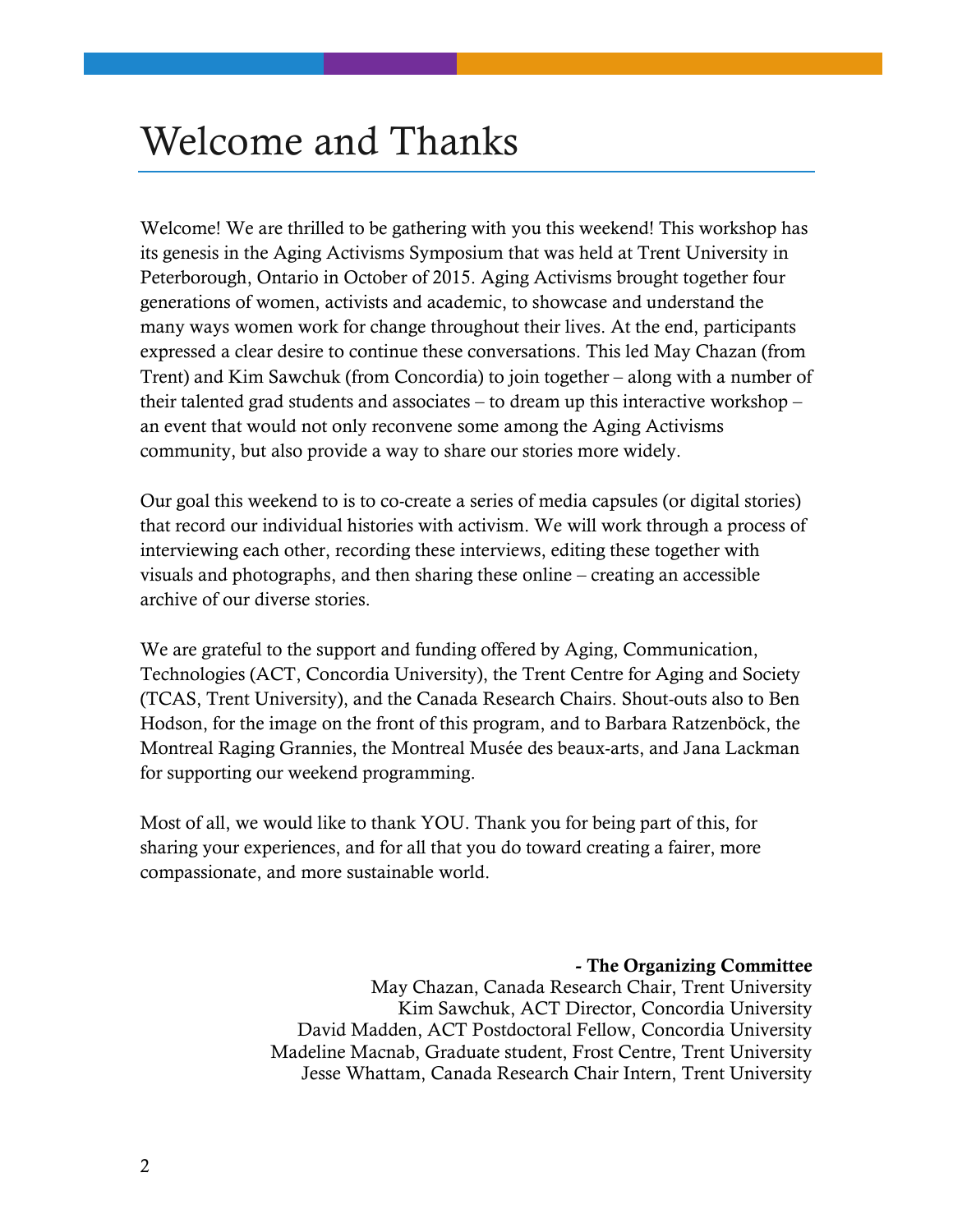#### **Contact information for during and after the weekend**

May Chazan Department of Gender and Women's Studies and Trent Centre for Aging and Society [maychazan@trentu.ca](mailto:maychazan@trentu.ca) Office: 705-748-1011, ext 7739 Cell (and text): 705-957-5201

Dave Madden [david.madden@concordia.ca](mailto:david.madden@concordia.ca) Cell: 514-703-0027

Maddy Macnab [madelinemacnab@trentu.ca](mailto:madelinemacnab@trentu.ca) Cell: 647-973-7174

Jesse Whattam [jessewhattam@trentu.ca](mailto:jessewhattam@trentu.ca) Office: 705-748-1011 ext. 7694 Cell: 705-875-5109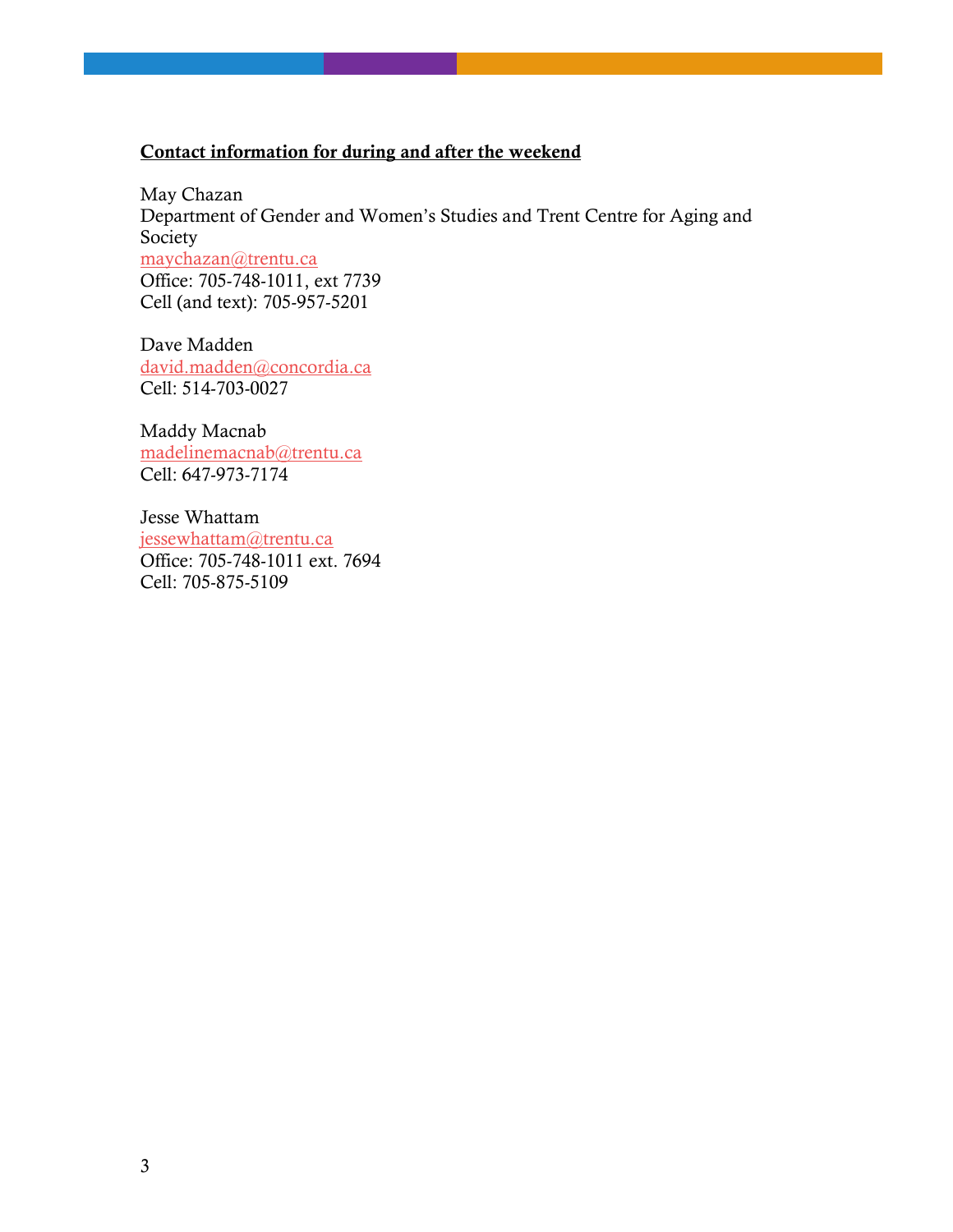## **Table of Contents**

| Program                                                     | p. 5             |  |
|-------------------------------------------------------------|------------------|--|
|                                                             | p.5              |  |
|                                                             |                  |  |
| Sunday, May 1 <sup>st</sup> P.6                             |                  |  |
| Monday, May 2nd p.7                                         |                  |  |
| Description of Roles                                        | p. 8             |  |
| <b>Logistical Information</b>                               | p. 9             |  |
| Map and Parking Information                                 | p.9              |  |
| Hotel<br><u> 1980 - John Stein, Amerikaansk politiker (</u> | $\_p.10$         |  |
| Branzino Restaurant                                         | p.10             |  |
| <b>Symposium Participants</b>                               | $\_\_$ pp. 11-12 |  |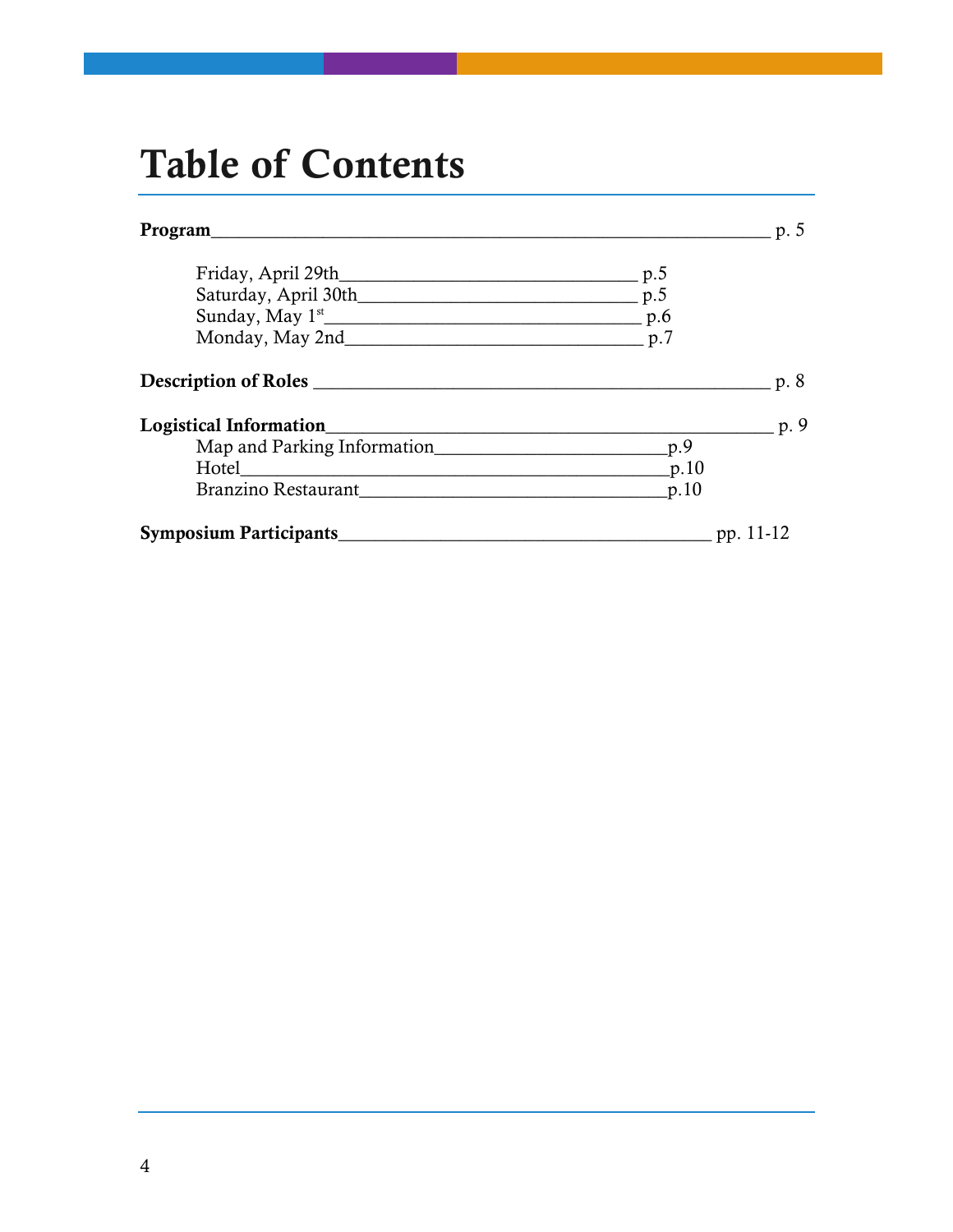### **Friday, April 29th, 2016**

*Concordia University's EV building-- Room EV 11.705*

#### **6pm-7:30pm: Opening reception and registration**

Dinner of hors d'oeuvres, canapés, and wine will be served Tea and dessert will be enjoyed during the evening program

#### **7:30pm: Evening program**

- **7:30pm – 7:40pm: Welcome and introduction to the weekend,** May Chazan and Kim Sawchuk
- **7:40pm -7:45pm: Spoken word poetry performance,** Carole Tenbrink
- **7:45pm - 8:15pm: Media show The Power of Stories,** Maddy Macnab and Melissa Baldwin (Featuring Project Revision, RECCA "In Their Own Words," Older Women Live, Aging Radically)
- **8:15pm-8:30pm: Closing poem,** Carole Tenbrink

**9pm: End**

### **Saturday, April 30th , 2016**

*Concordia University's EV building-- Room EV 11.655 & 11.705*

#### **9am-10am: Warm Up**

*Welcome and housekeeping:* Dave Madden and May Chazan *Ice Breaker*: led by Sadeqa Siddiqi and Anne Caines *Roundtable:* led by May Chazan, What stands out as a politicizing moment for you/ how did you first become an activist?

**10am-10:30am:** Coffee, tea, fruit available

**10:30am**-**12pm: Training workshop**, led by Dave Madden and May Chazan

*Training for interviewers, photographers, and interviewees* 

**12pm-12:45pm:** Lunch (provided)

#### **1pm-2:30pm: Production workshop 1,** Dave Madden

*We will record and photograph the material for our first 6 media capsules.*

The following questions to guide our interviews:

- What drew you into the work of social change?
- Has your activism changed at different times in your life? In what ways?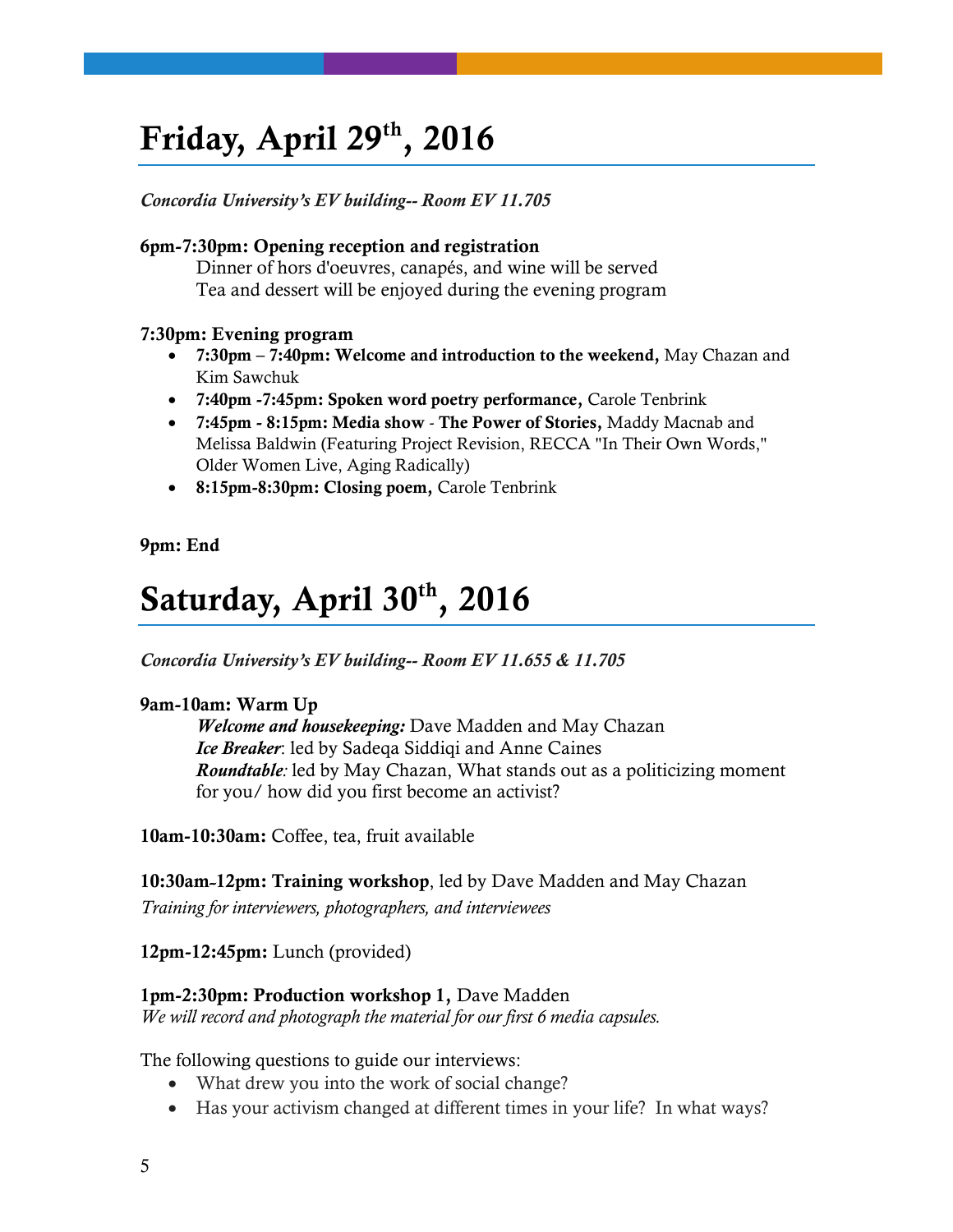- What has sustained you in your work?
- What form/s does your activism currently take?

| Interviewee | Interviewer | Photographer | <b>Space</b> |
|-------------|-------------|--------------|--------------|
| Marietta    | Emma        | Elizabeth    |              |
| Peggy       | Eugenia     | Nadine       |              |
| Christina   | Joanne      | Kate         |              |
| May         | Sharon      | Anne         |              |
| Kim         | Sadeqa      | Patricia     |              |
| Wendy       | Jesse       | Rose Marie   |              |

**2:30pm-3pm:** Coffee, tea, snacks available

**3pm-5pm:** Fifteen-minute walk to Musée des beaux-arts to see the "Her Story Today" exhibit. This is free of charge. We will walk together.

**5:30pm-7pm:** Dinner at **Branzino Restaurant** *1800, rue Sherbrooke Ouest*  This is a ten-minute walk. We will walk together.

### **Sunday, May 1st , 2016**

*Concordia University's EV building-- Room EV 11.655 & 11.705*

**9am-9:30am: Gentle yoga**, Jana Lackman

*No special clothing or mats required. This yoga will suit every body.*

**9:30am**-**9:45am: Warm**‐**up** led by Sharon Swanson and Peggy Edwards

**9:45am-10am: Housekeeping** for the day

**10-10:30am:** Coffee, tea, fruit provided

#### **10:30am**-**12pm: Production workshop 2**, Dave Madden

*More production! Producing materials for 6 more capsules.*

| Interviewee | Interviewer | Photographer | <b>Space</b> |
|-------------|-------------|--------------|--------------|
| Emma        | Elizabeth   | Marietta     |              |
| Nadine      | Peggy       | Dave         |              |
| Joanne      | Kate        | Christina    |              |
| Sharon      | Anne        | Christina    |              |
| Sadega      | Patricia    | Melissa      |              |
| Jesse       | Rose Marie  | Patricia     |              |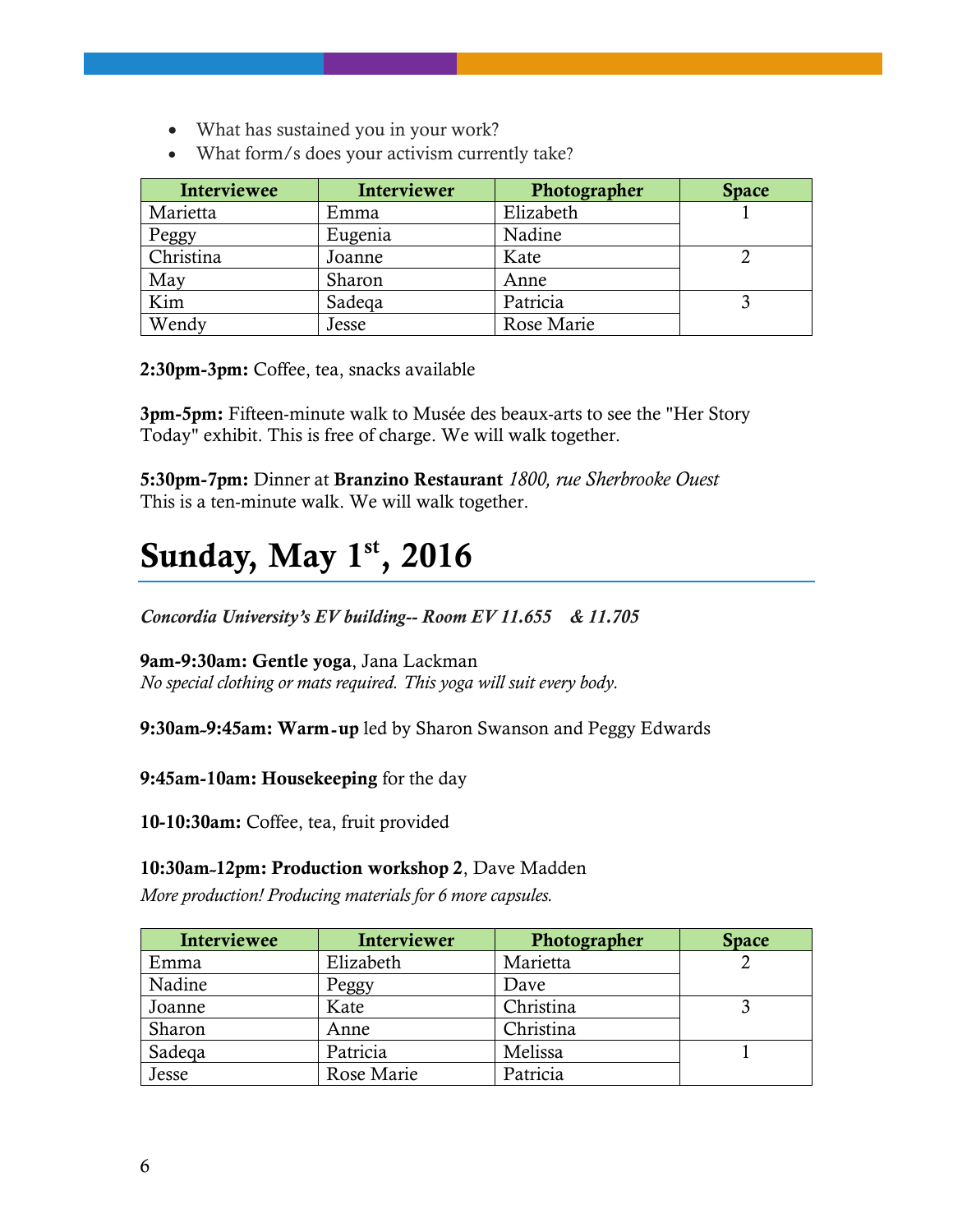#### **12pm**-**1pm: Lunchbox theatre** (provided)

During lunch we will view a short film created at University of Graz last summer. It includes reflections on identity, temporality, and what it means to age.

**1:15pm-1:45pm: Rabble-rousing** with the Montreal Raging Grannies: Interactive protest song workshop and sing-a-long

#### **2pm**-**3:30pm:** Production workshop 3, Dave Madden

*More production. Producing materials for our final 6 media capsules!*

| Interviewee | Interviewer | Photographer | <b>Space</b> |
|-------------|-------------|--------------|--------------|
| Elizabeth   | Marietta    | Maddy        |              |
| Eugenia     | Nadine      | Peggy        |              |
| Kate        | Christina   | Joanne       |              |
| Anne        | May         | Sharon       |              |
| Patricia    | Melissa     | Sadega       |              |
| Rose Marie  | Sadega      | Melissa      |              |

**3:30pm-4pm: Coffee, tea, snacks**

**4pm-5pm: Closing sharing circle,** May Chazan

### **Monday, May 2nd , 2016**

**For those who wish to stay on as editors,** *Concordia University's EV building-- Room EV 11.655*

**9am- 2pm:** Training workshops and production of first four media capsules, led by Dave Madden

*Breaks throughout the day and lunch provided*

#### Proposed groups for the day are roughly:

| <b>Computer</b>              | Group              |
|------------------------------|--------------------|
| Melissa (on Dave's computer) | Elizabeth, Peggy   |
| Jesse                        | Nadine             |
| Maddy                        | Sharon, Rose Marie |
| Emma                         | Anne               |

(Note: this is subject to change, depending on whether we get access to an editing lab – in which case we might work in groups of two.)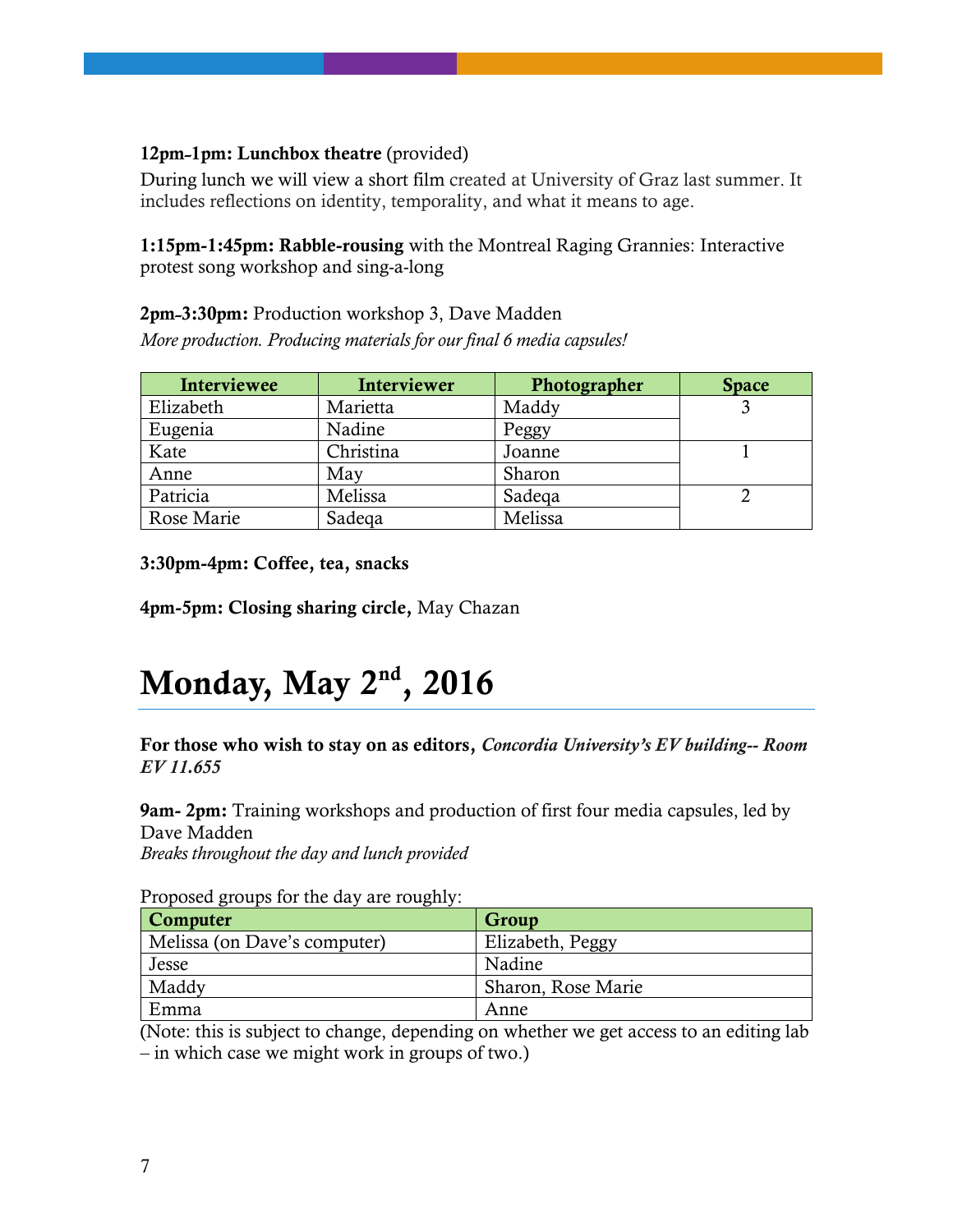### **Description of Roles**

We are aiming to have as many participants as possible in all three roles: interviewer, interviewee, and photographer. The groups we have created allow for relationshipbuilding across generations, while blurring academic-community positions. All equipment will be provided, and participants will be trained as needed.

#### **Interviewer:**

Interviewers will conduct and record the interviews. Each interview should take 20- 25 minutes.

#### **Interviewee:**

Interviewees will have time to prepare. **Please wear bright clothing, as it looks better on camera. Please bring a few choice artifacts from your activism to be photographed.**

#### **Photographer:**

Photographers will be photographing the interview process, with particular attention to the interviewee, aiming for 10 to 20 usable photographs.

#### **Editor:**

Using iMovie, editors will select photos and edit the audio using Audacity, thus putting together the capsules. Media capsules will be 3–6 minutes in length.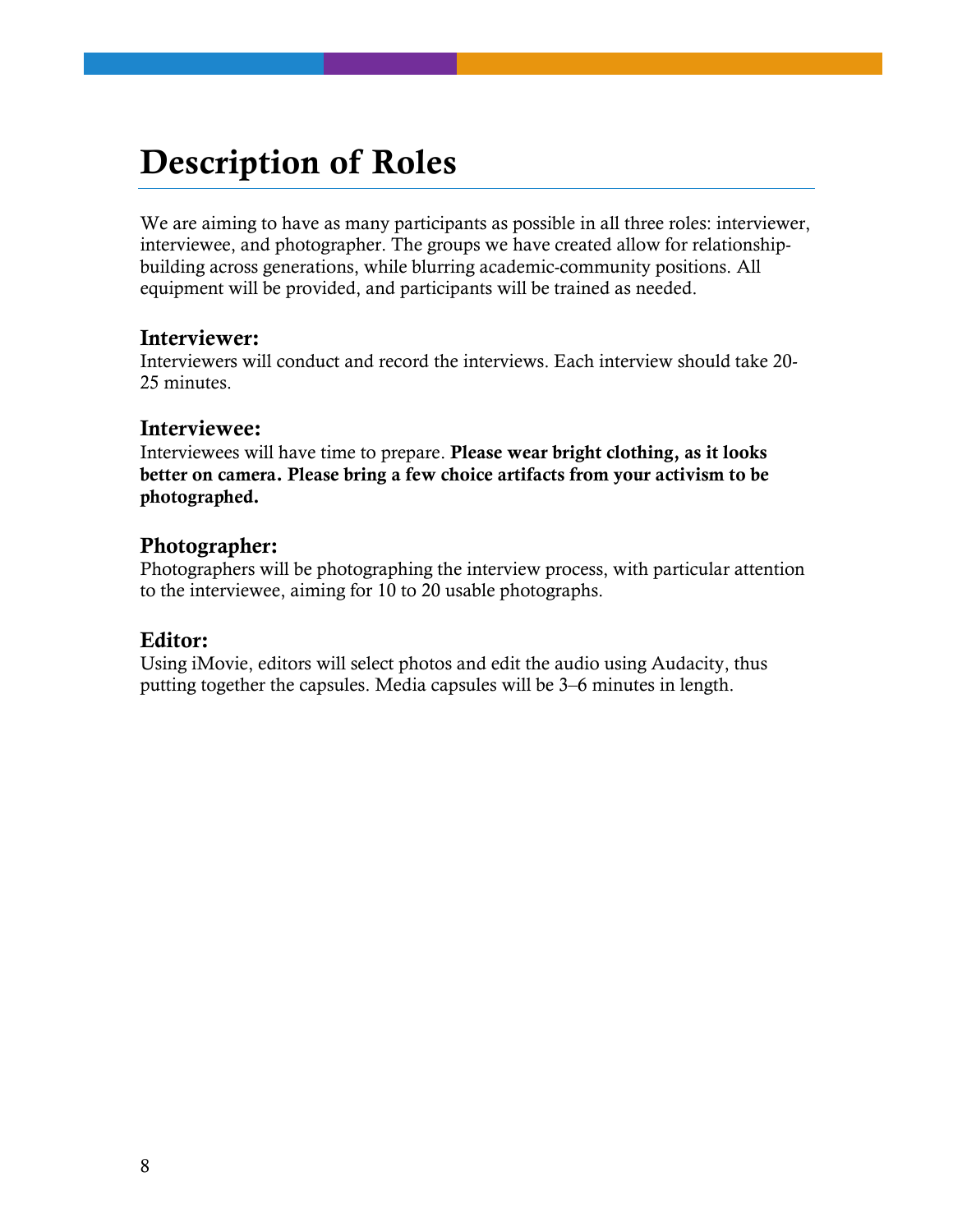### **Logistical Information**

KO **SHERBROOKE ST.W.**  $o$ o $o$ **Bedda** 00000 **LINCOLN AVE** m www.nethe<sup>8776</sup> M<sup>-</sup> DE MAISONNEUVE BLVD.W. 桑  $\bullet$ m  $\bullet$ 80 **CV** SAINTE-CATHERINE ST.W. **GUY-CONCORDIA**  $\mathbf{C}$ **METRO SAVAT-MATHREY ST. MONTAGNEST UNCKAYST IS 40HSR** BAILE ST CRESCENT ST. DELA MO RENÉ-LÉVESQUE BLVD. W.  $\frac{50}{1}$  $\frac{100 \text{ mHz}}{4}$ 

**Map of Concordia Sir George William Campus and Parking**

**Indicates Engineering, Computer Science and Visual Arts Integrated Complex, the location of the Weekend Workshop (Room EV 11.705) There will be signs indicating where to go once you are in the building!**

**Indicates parking availability: Operating Hours & Parking Rates** 

| <b>Monday to Friday:</b><br>6 am-Midnight<br>\$5.50 per hour | \$11.00: Exit before 6:00 p.m.<br>\$6.75: Entry after 5:00 p.m.<br>\$13.25: Daily Maximum |
|--------------------------------------------------------------|-------------------------------------------------------------------------------------------|
| Weekends                                                     | \$6.75 flat rate                                                                          |
| Saturday: 7:00 a.m. - 8:00 pm                                |                                                                                           |
| Sunday: 9:00 a.m. - 8:00 pm                                  |                                                                                           |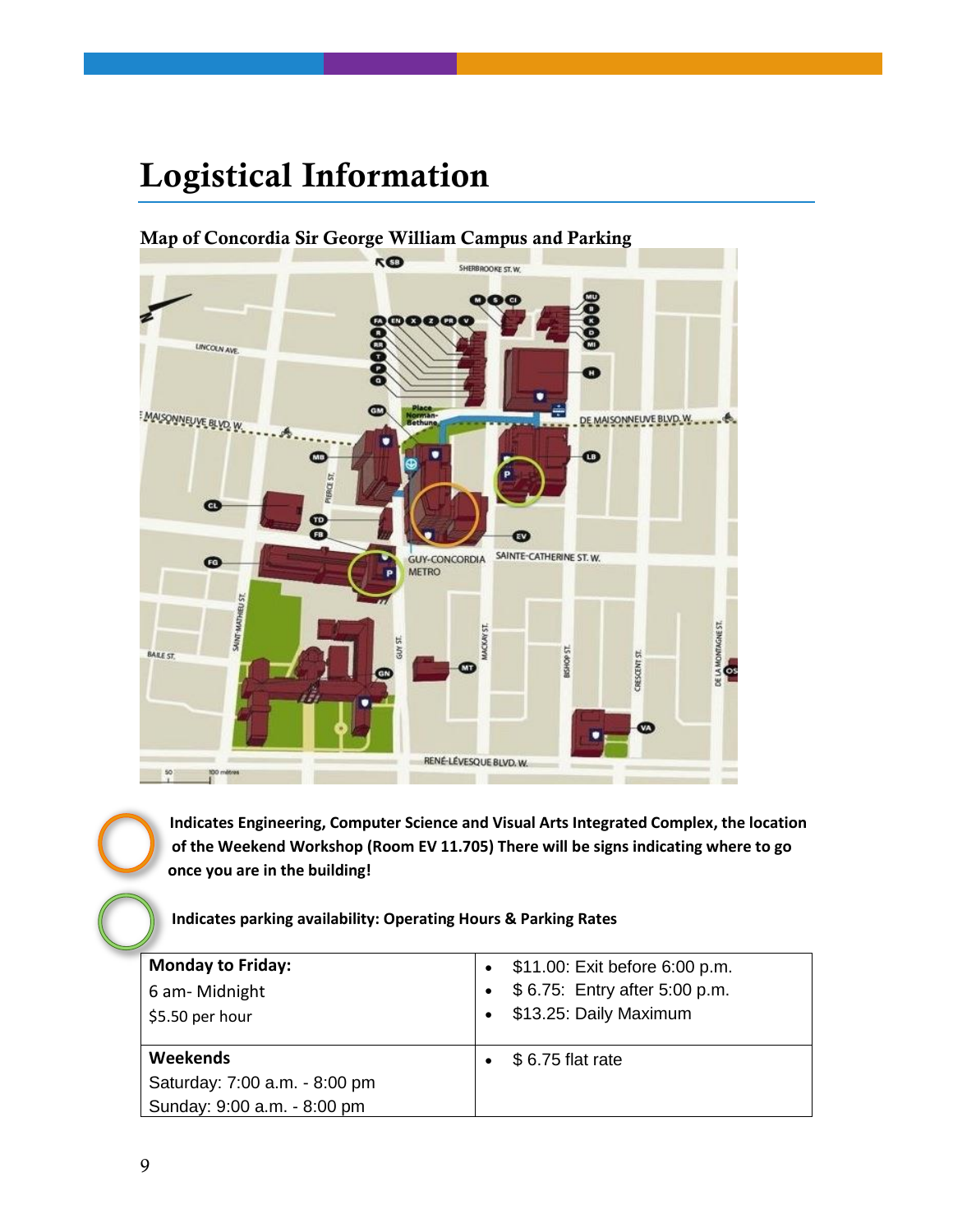**HOTEL:** Le Meridien Versailles, 1808 Rue Sherbrooke Ouest (corner St. Mathieu)

#### **DIRECTIONS TO CONCORDIA EV BUILDING FROM HOTEL**

• Head east on Sherbrooke Street two blocks, turn right onto Rue Mackay

#### **SATURDAY NIGHT DINNER AT BRANZINO RESTAURANT Directly beside Le Meridien Versailles Hotel**

1800 Sherbrooke Ouest, 514-904-1900

[http://www.branzino.ca](http://www.branzino.ca/)

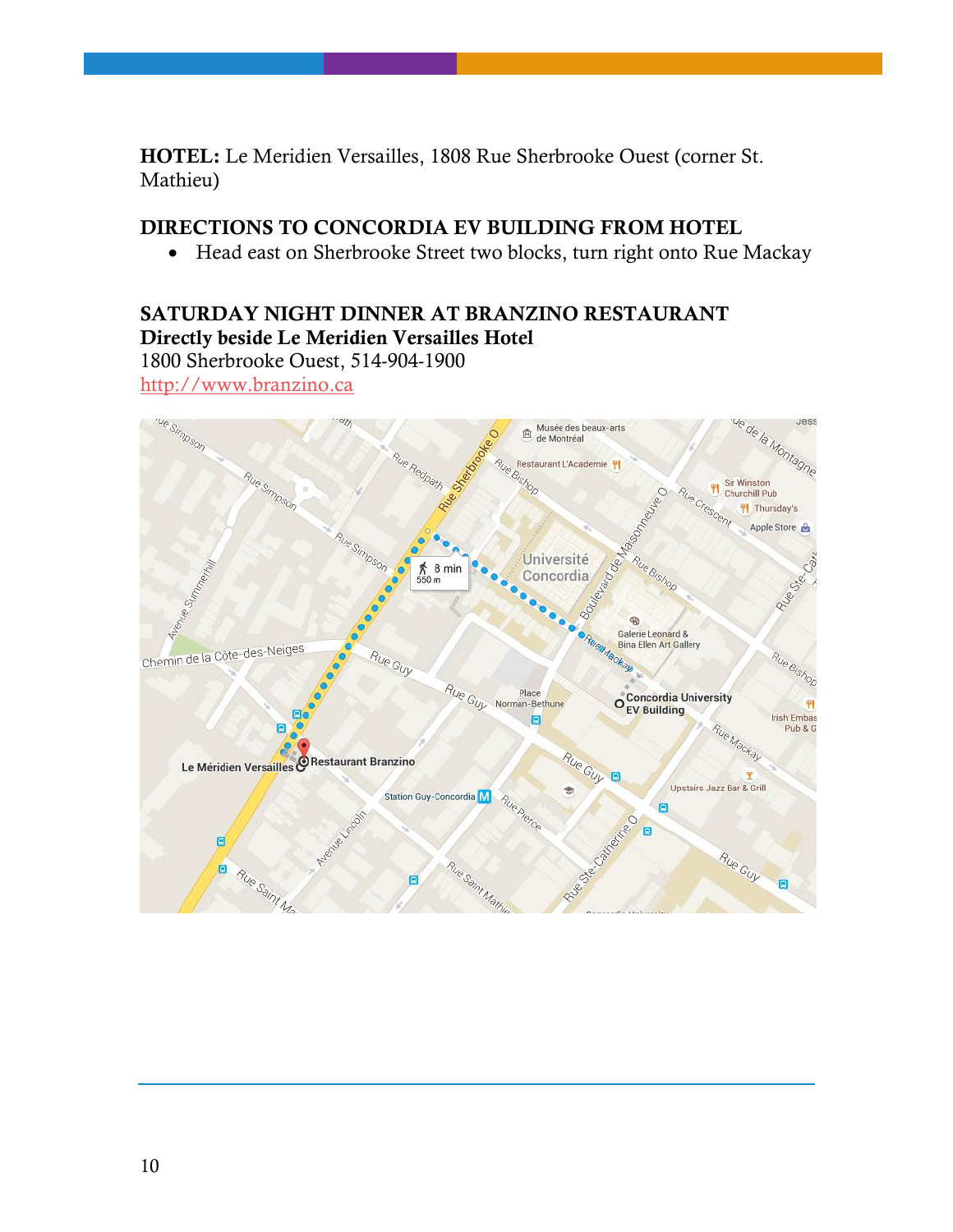### **List of Participants**

#### **WENDY ALLEN**

*RECAA Ressources Ethnoculturelles Cntre L'abus envers les Aine*s wendy4303allen@gmail.com

#### **MELISSA BALDWIN**

*TRENT UNIVERSITY* melissa.a.baldwin@gmail.com

#### **ANNE CAINES**

*RECAA Ressources ethnoculturelles contre l'abus envers les ainé*s annecaines@gmail.com

#### **NADINE CHANGFOOT** *TRENT UNIVERSITY*

nadinechangfoot@gmail.com

**MAY CHAZAN** *TRENT UNIVERSITY* maychazan@trentu.ca

#### **PEGGY EDWARDS** *GRANDMOTHERS ADVOCACY NETWORK* wanderingpeggy@me.com

**CHRISTINA HARLANOVA** *CONCORDIA UNIVERSITY* christina.haralanova@gmail.com

#### **EMMA LANGLEY** *TRENT UNIVERSITY* emilylangley@trentu.ca

**MARIETTA LUBELSKY**

*MONTREAL*

### **MADDY MACNAB**

*TRENT UNIVERSITY* madelinemacnab@trentu.ca

#### **DAVE MADDEN**

*CONCORDIA UNIVERSITY*